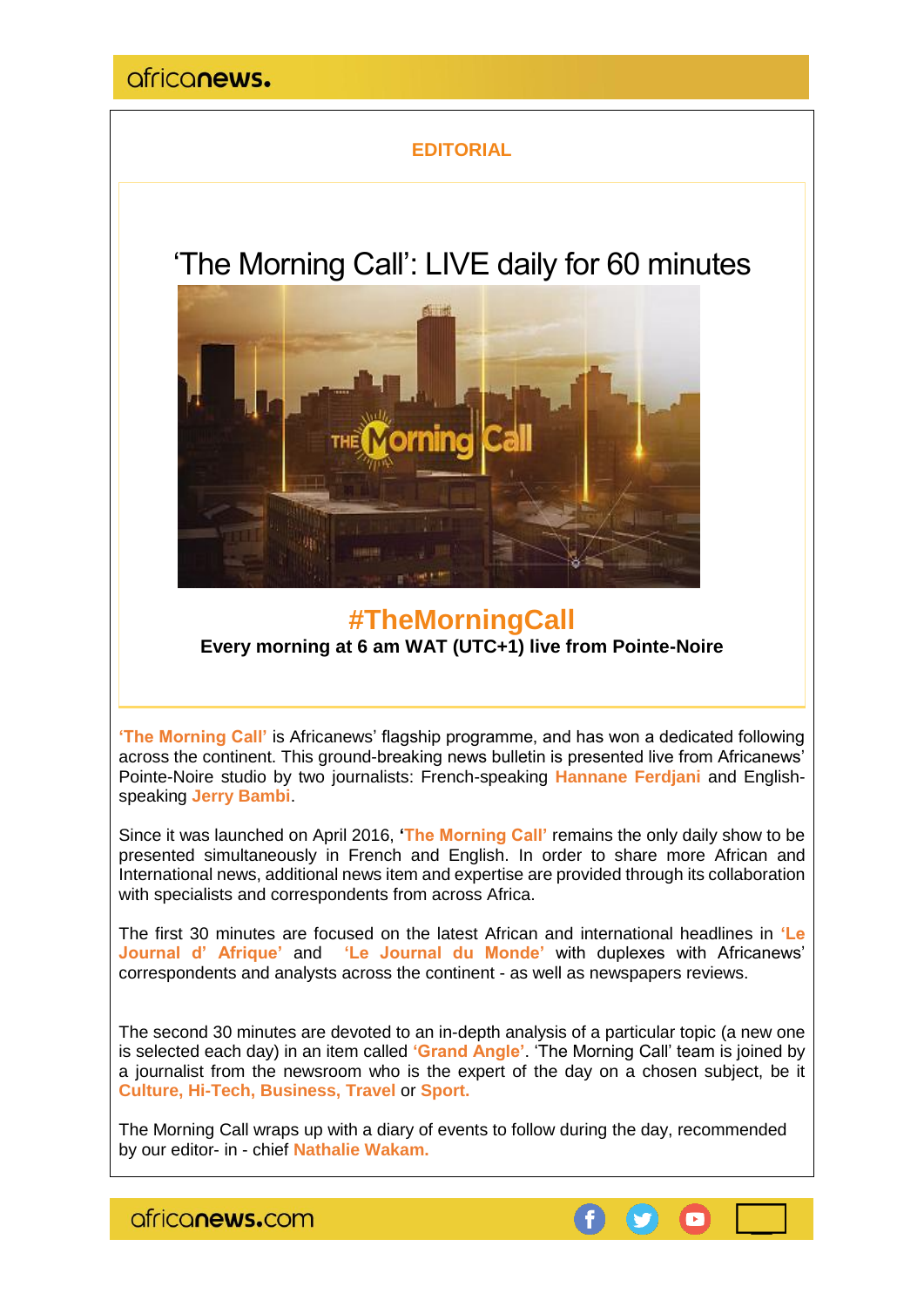| 2nd part of The Morning Call from 6:30 to 7:00 WAT (UTC+1) |  |  |  |
|------------------------------------------------------------|--|--|--|
|------------------------------------------------------------|--|--|--|

| Lundi           | Culture         | Linette Bahati / Barbara Loundou |
|-----------------|-----------------|----------------------------------|
| Mardi           | Hi-Tech         | Ignatius Annor                   |
| <b>Mercredi</b> | <b>Business</b> | Stéphane Kugne                   |
| Jeudi           | Travel          | Afolake Oyinloye / Elayne Shani  |
| Vendredi        | Sport           | Wahany Sambou / Victor Muisyo    |

### **The Morning Call**

**Broadcast daily, Monday–Friday at 06:00 WAT(UTC+1)**

**Duration : 60', and rebroadcast every hour until 10 :00 (end at 11 :00)**

**www.africanews.com/programmes/the-morning-call/ #TheMorningCall** @africanews





**Hannane Ferdjani Jerry Bambi**



africanews.com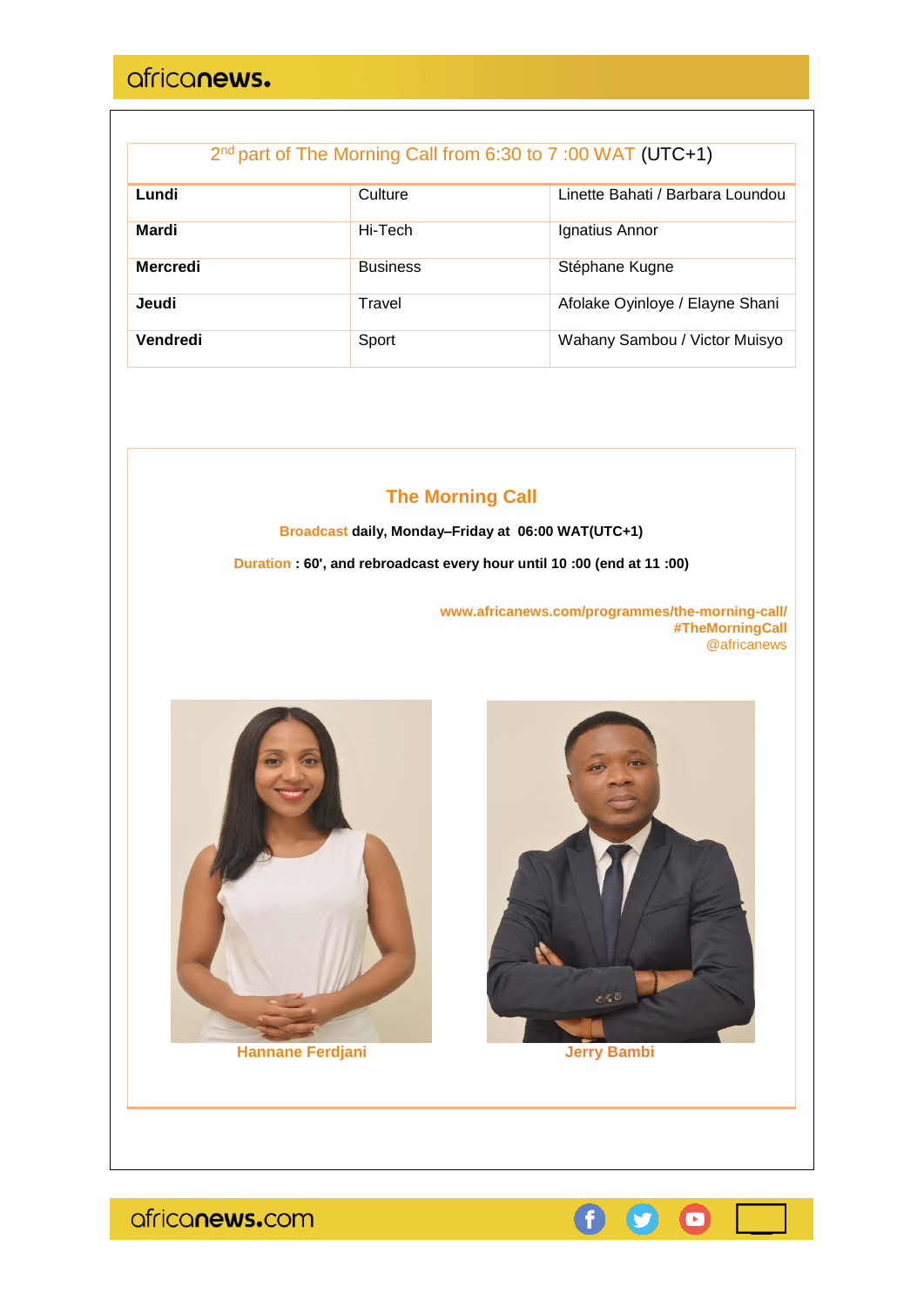## **Team of 'The Morning Call'** #TheMorningCall



**Premier rang: Ignatius Annor, Elayne Shani, Victor Muisyo, Afolake Oyinloye, Stephane Kugne, Barbara Loundou, Linette Bahati. Debout derrière: Hannane Ferdjani et Jerry Bambi**

#### **About Hannane Ferdjani @HFerdjani**



Hannane Ferdjani was born in Niger. She is journalist and presents **'The Morning Call'** in French.

Before she joigned Africanews, Hannane started her career with the TV channels iTELE and France 24 providing analysis of issues pertaining to West Africa. She also produced a report on Boko Haram on the border between Niger and Nigeria.

Hannane has an undergraduate degree in Law and Political Science from Université de Nice Sophia-Antipolis, a Master degree in International Relations from Institut d' Etudes Politiques de Toulouse, and a Master degree in International Journalism, specializing in audio-visual media, from the Cardiff School of Journalism, Media and Cultural Studies (JOMEC)



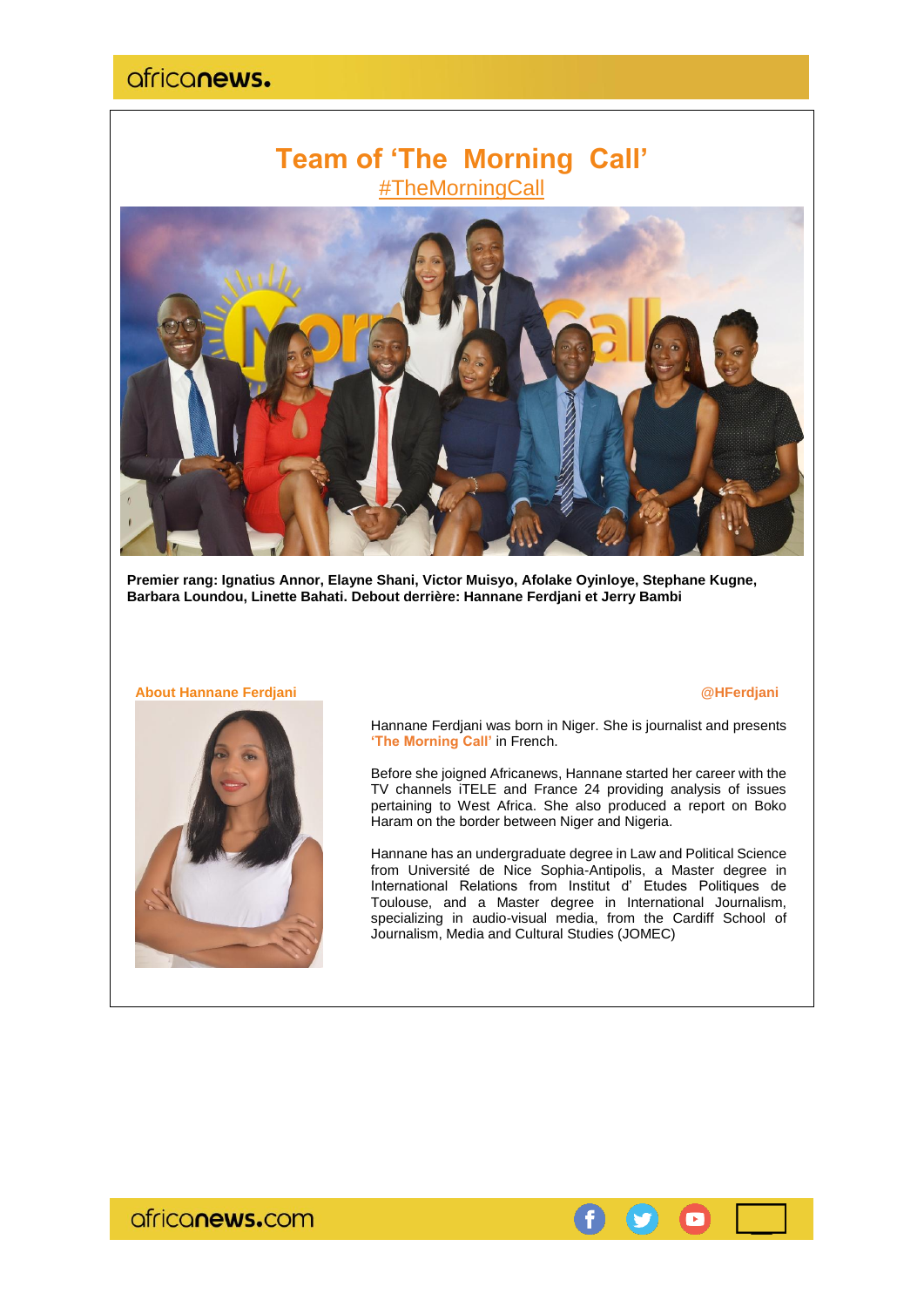### **About Jerry Bambi @jerrybambi1**



Jeremiah Fisayo Bambi, known more as 'Jerry Bambi' was born and raised in Nigeria. He presents **'The Morning Call'** on africanews in English.

Before joining africanews, Jerry worked extensively across top media organizations in Nigeria, including Cool Wazobia and Nigeria info Fm stations, Urban Fm and ONTV Lagos.

During Boko Haram's notorious abduction of more than 300 Chibok school girls in northern Nigeria, Jerry interviewed former UK Prime Minister Gordon Brown on Britain's role in Nigeria's fight against Terrorism. He is gaining recognition for interviewing other notable high profile business leaders around the world.

Jerry studied Mathematics Education at the University of Lagos as first bachelors. But with keen interest in pursuing a career in media, went ahead to study Mass communication at the Nigerian Institute of Journalism and has undertaken other short courses in radio and television.

#### **About Linette Bahati**

#### **@BahatiLinnete**



Linnete Bahati, kenyan journalist, joined Africanews on October 2015.

She is member of the team of 'This is Culture' the culture magazine broadcast Monday on Africanews.

Expert on the Africa continent and its political, economic and social aspects, she is also passionate about art and particularly theatre and music.

Linette has a Bachelor in Education (French) from Masinde Muliro University in Kenya.

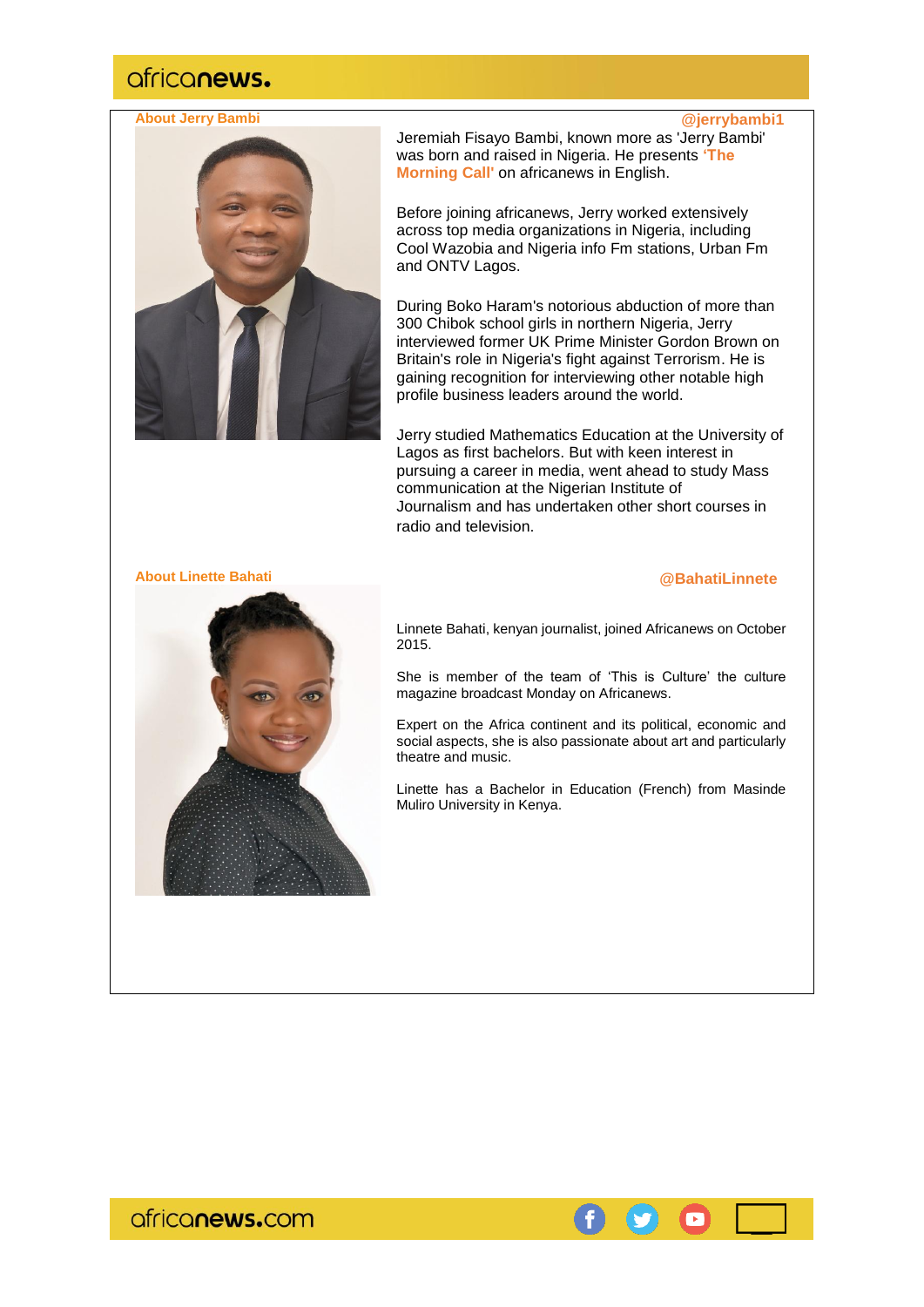#### **About Barbara Loundou**

#### Barbara is a franco-congolese journalist and she presents **This Is Culture** magazine on 'The Morning Call'.

Before she joined Africanews, Barbara worked with the french TV channel France 24 and at the BBC's parisian office.Barbara is also a camerawoman and she covers many events in England, France and Congo.

Barbara holds a Master degree in International Relations from SOAS in London and a Master degree in International journalism from City university in London.

### **About Ignatius Annor @IgnatiusAnnor**



**@barbaraloundou**

Ignatius Annor is a Ghanaian journalist. He presents the **Sci-Tech** item of 'The Morning Call' and covers the latest informations of new technologies universe.

Before joining Africanews Ignatius was co-anchor of the Prime Time news bulletin on Metro TV, one of Ghana's leading news, entertainment and sports networks. He was also the main host of political shows, live national events and sole anchor for breaking news bulletins.

Also at Metro TV, he produced and hosted News Technology, the very first journalist to handle a news programme solely on Technology and Innovation ,which has now been adopted by competing networks in the West African nation.

Ignatius holds a Master degree in International Journalism From Swansea University in the UK. He undertook his Undergraduate in Journalism at the Jayee University College, affiliated with the University of Education in Accra

#### **About Stéphane Kungne @AskgrowKung**



Cameroonian journalist Stéphane Kugne is **Business** expert on 'The Morning Call'.

Stéphane was Cameroon correspondent for EFE, the Spanish press agency, and has worked for CRTV as international news specialist for the programme "Un tour du Monde" and then as Politics chief editor and presenter of 7News.

Stéphane won the CARE-IFA award in economics journalism and is author of Cronicas de mi tiempo (Poetry)

Stéphane is a graduate of ESSTIC, the Cameroon School of Journalism, and has a Bachelor of Arts degree (Human Sciences and literature). Stéphane speaks French, English and Spanish.

**CE** 

 $\bullet$ 

ofriconews.com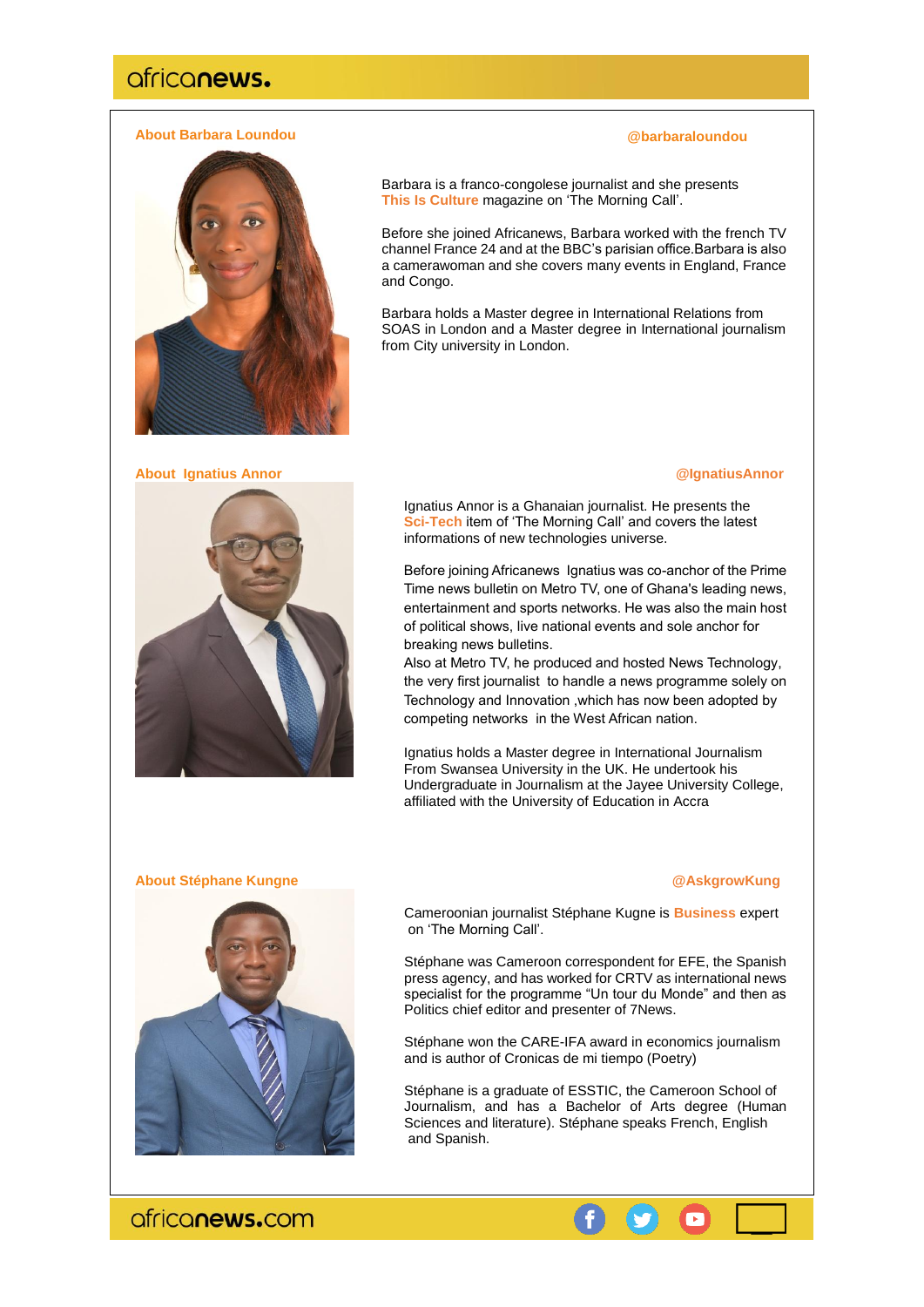### **About Afolake Oyinloye @afolakeG**



Nigerian journalist Afolake Oyinloye is an expert commentator on 'The Morning Call's **Travel** segment.

As a journalist and camerawoman, she has covered legislative and presidential elections in Guinea-Conakry and Nigeria respectively.

She has single-handedly produce documentaries and reports in various countries such as China, Hong Kong, The United Arab Emirates, France, Ghana, Benin, Ivory Coast, Togo and Senegal.

Prior to joining Africanews, Afolake worked for Slate Africa in Paris, France 24, Canadian Broadcasting Corporation and Africa 24 TV.

She has a Master's degree in journalism and graduated from L' Institut Supérieur des Métiers de l' Audiovisuel in the Republic of Benin.

### **About Elayne Shani Wangalwa**

#### **@elayneshani**



Elayne Wangalwa, born in Kenya, also presents **Travel** on 'The Morning Call'.

Elayne previously worked for the pan-African economic and financial television channel CNBC AFRICA and as a columnist for Forbes Africa magazine. She has a keen interest in current affairs and business news.She interviewed leading business executives such as Akinwumi Adesina, former Nigerian Minister of Agriculture and current President of the African Development Bank.

Elaynes has a background in Electronic Media and Public Relations from DayStar University in Kenya.

She joined Africanews in October 2015 and is among the pioneer team

africanews.com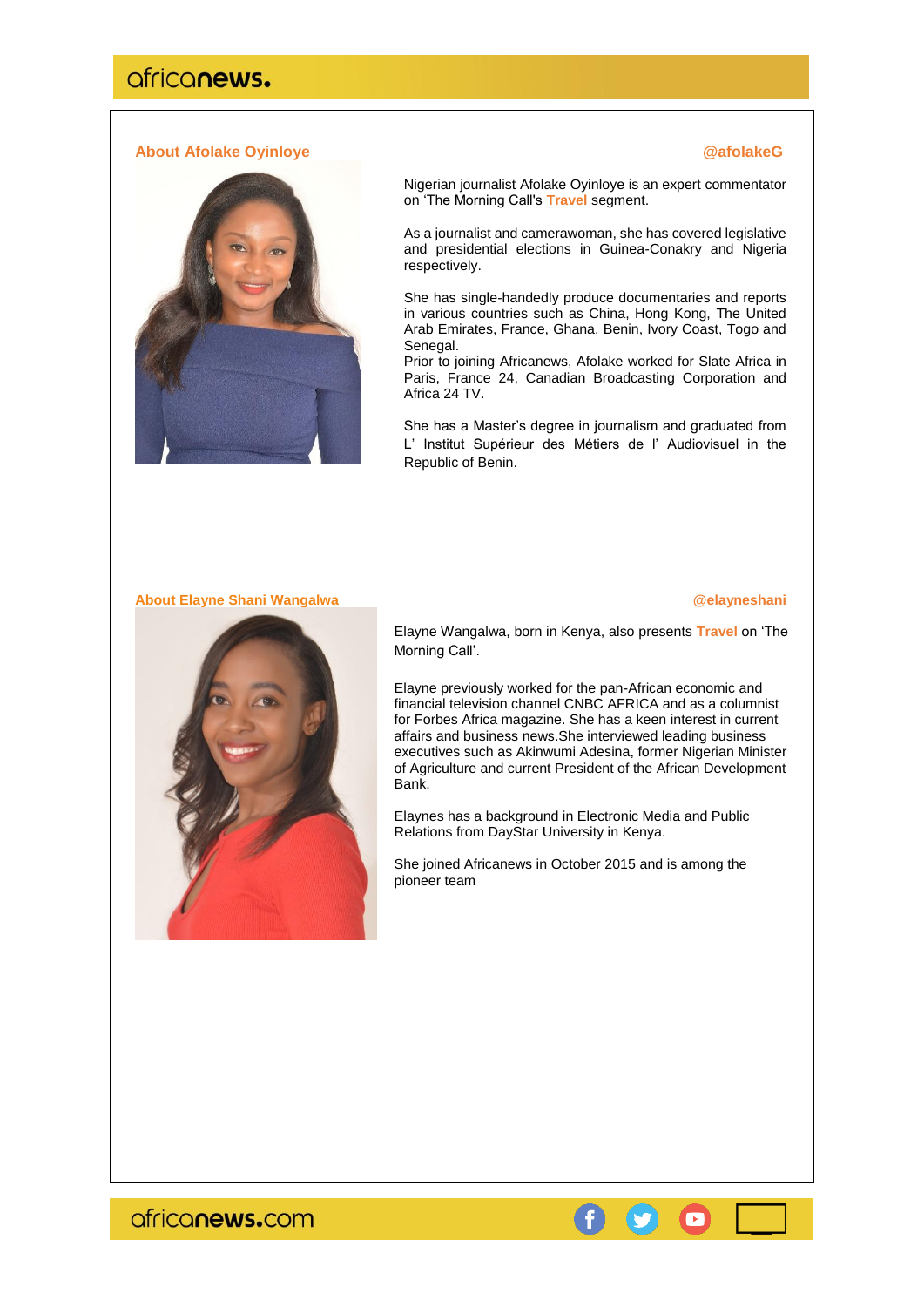### **About Wahany J. Sambou and Construction of the Construction of the Construction of the Construction of the Construction of the Construction of the Construction of the Construction of the Construction of the Construction o**



Wahany is a senior journalist from Senegal and presents the **Sport** magazine on 'The Morning Call'.

Journalist for more than a decade, Wahany worked for radio and press, respectively at Océan Fm and Radio Sénégal during four years, also with the Senegalese daily newspaper Le Soleil during six years.

Wahany holds a post-graduate degree in journalism and a Master's degree in Information and Communication from the Centre d' Etudes des Sciences et Techniques de l' Information (CESTI) in Sénégal.

#### **About Victor Muisyo @Muisyo\_**



Victor Muisyo is a Kenyan journalist and writer. He presents the **Sport** segment on 'The Morning Call'.

Victor worked as a subeditor for the first and only afternoon newspaper in Kenya, X News, a serious publication with high standards of journalism and was a contributor at Ogojiii, an African Tech Magazine.

He's also created digital content and worked as a copywriter with Circle Digital, a digital agency in Nairobi, working on everything from the Financial Times in London to the Daily Nation in Nairobi.

Victor holds a Bachelor's degree in Journalism and Mass Communication. Victor speaks Swahili, Kamba, English and French.

#### Follow us on Twitter **@africanews** and **[@euronews\\_group](https://twitter.com/euronews_group)**

For further informations, please contact :

**Press Office Editorial** Solange Bodiong Chauwin François Chignac Communication Officer **Africanews Director t** +242 06 460 86 98 **t** +242 06 996 00 88

**[solange.bodiong](mailto:solange.bodiong-chauwin@africanews.com)[chauwin@africanews.com](mailto:solange.bodiong-chauwin@africanews.com)** **[francois.chignac@africanews.com](mailto:francois.chignac@africanews.com)**

Euronews Group press office: Lydie Bonvallet t+33 (0)4 28 67 05 35 [lydie.bonvallet@euronews.com](mailto:lydie.bonvallet@euronews.com) [@euronews\\_group](https://twitter.com/euronews_group)

ofriconews.com